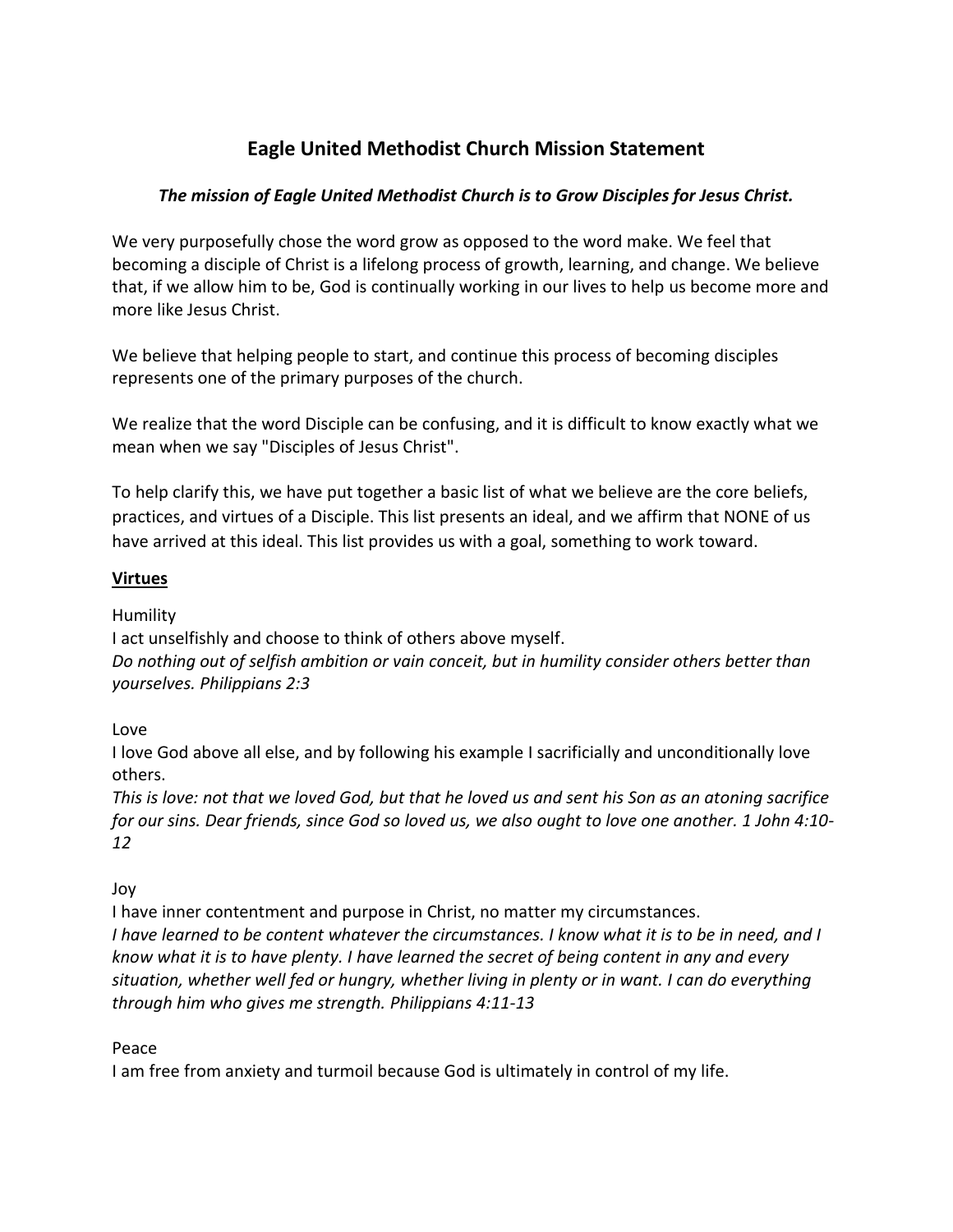*Do not be anxious about anything, but in everything, by prayer and petition, with thanksgiving, present your requests to God. And the peace of God, which transcends all understanding, will guard your hearts and your minds in Christ Jesus. Philippians 4:6-7* 

#### Integrity

I choose to act rightly and honestly in my relationships with others. *The man of integrity walks securely, but he who takes crooked paths will be found out. Proverbs 10:9* 

#### Patience

I am slow to display temper, and I endure all the unavoidable problems in life calmly and patiently.

*Be still before the LORD and wait patiently for him; do not fret when men succeed in their ways, when they carry out their wicked schemes. Refrain from anger and turn from wrath; do not fretit leads only to evil. Psalm 37:7,8*

#### **Faithfulness**

I am reliable and trustworthy in all my commitments to God and to others. *"His master replied, 'Well done, good and faithful servant! You have been faithful with a few things; I will put you in charge of many things. Come and share your master's happiness!' Matthew 25:23* 

#### Self Control

Through Christ, I have the power to control my thoughts and actions. *You were taught, with regard to your former way of life, to put off your old self, which is being corrupted by its deceitful desires; to be made new in the attitude of your minds; and to put on the new self, created to be like God in true righteousness and holiness. Ephesians 4:22-24* 

#### Hope

I do not despair when I face challenges in life and death because of the hope I have in Jesus Christ.

*But those who hope in the LORD will renew their strength. They will soar on wings like eagles; they will run and not grow weary, they will walk and not be faint. Isaiah 40:31* 

### Courage

I have the ability to act on my faith when the situation calls for it. *Be strong and courageous. Do not be terrified; do not be discouraged, for the LORD your God will be with you wherever you go." Joshua 1:9*

### **Discipleship**

*Teacher, which is the greatest commandment in the Law?*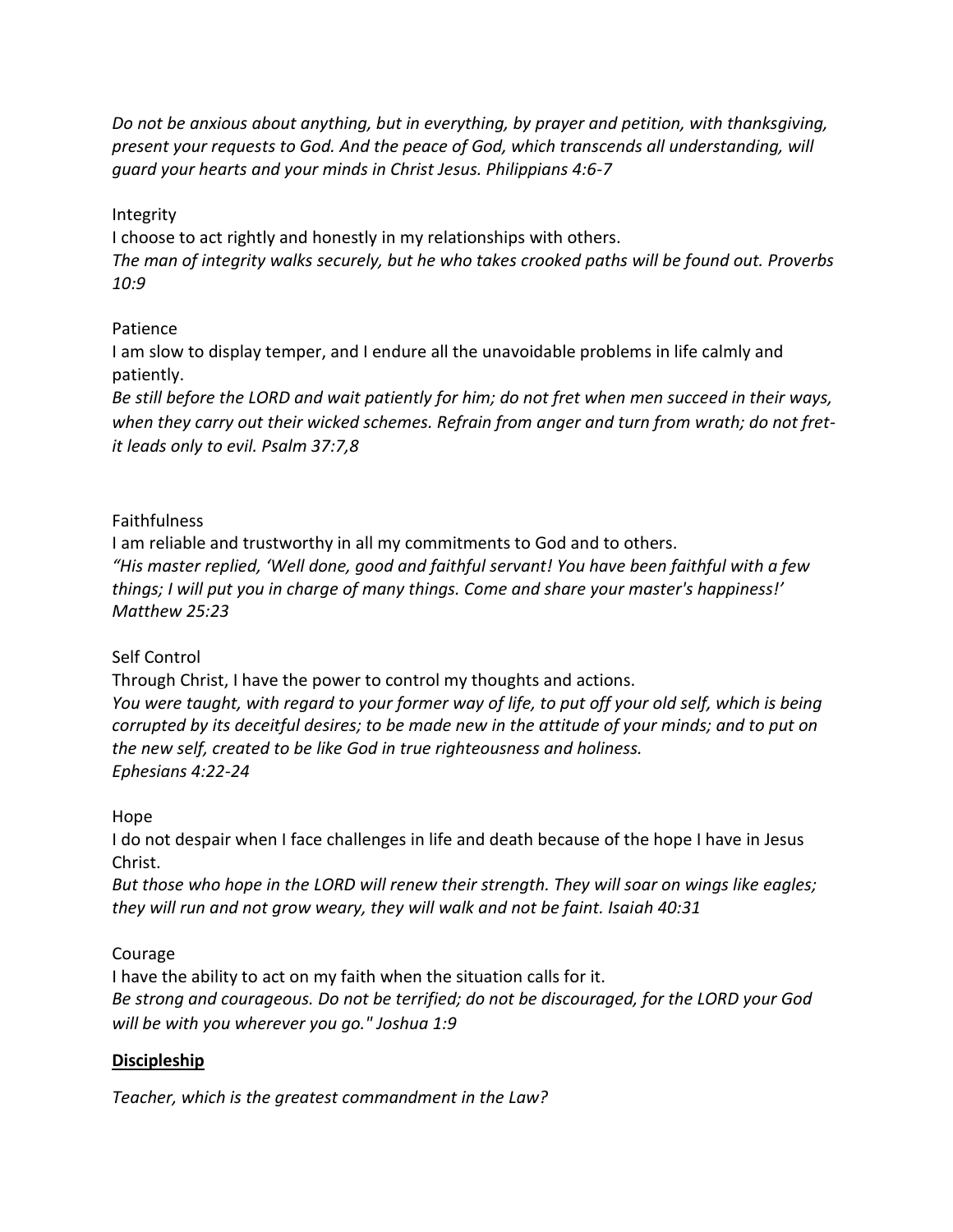*Jesus replied: 'Love the Lord your God with all your heart and with all your soul and with all your mind.' This is the first and greatest commandment. And the second is like it: 'Love your neighbor as yourself.' Matthew 22:36-39*

## **Beliefs**

## Bible

I believe the bible is the inspired word of God and de-serves to have authority over my life. *All Scripture is God-breathed and is useful for teaching, rebuking, correcting and training in righteousness, so that everyone who belongs to God may be proficient, equipped for every good work. 2 Timothy 3:16,17* 

Sin

I believe in the reality of sin in my life and in the lives of all people, my sinfulness separates me from God, and from others.

*For all have sinned and fall short of the glory of God. Romans 3:23* 

#### Salvation by Grace

I believe a right relationship with God comes only as a gift given by his grace and received through faith in Jesus Christ.

*For it is by grace you have been saved, through faith–and this not from yourselves, it is the gift of God– not by works, so that no one can boast. Ephesians 2:8,9* 

### Humanity

I believe all people are loved by God and in need of Jesus Christ as their Savior. *For God so loved the world that he gave his one and only Son, that whoever believes in Him shall not perish but have eternal life. John 3:16* 

Sanctification

I believe Christ calls me to be continually transformed into his likeness by cooperating with the work of the Holy Spirit in my life.

*Continue to work out your salvation with fear and trembling, for it is God who works in you to will and to act according to his good purpose. Philippians 2:12-13*

Trinity

I believe the God of the bible is the only true God – Father, Son and Holy Sprit – one God in three persons.

*May the grace of the Lord Jesus Christ, and the love of God, and the fellowship of the Holy Spirit be with you all. 2 Corinthians 13:14* 

Stewardship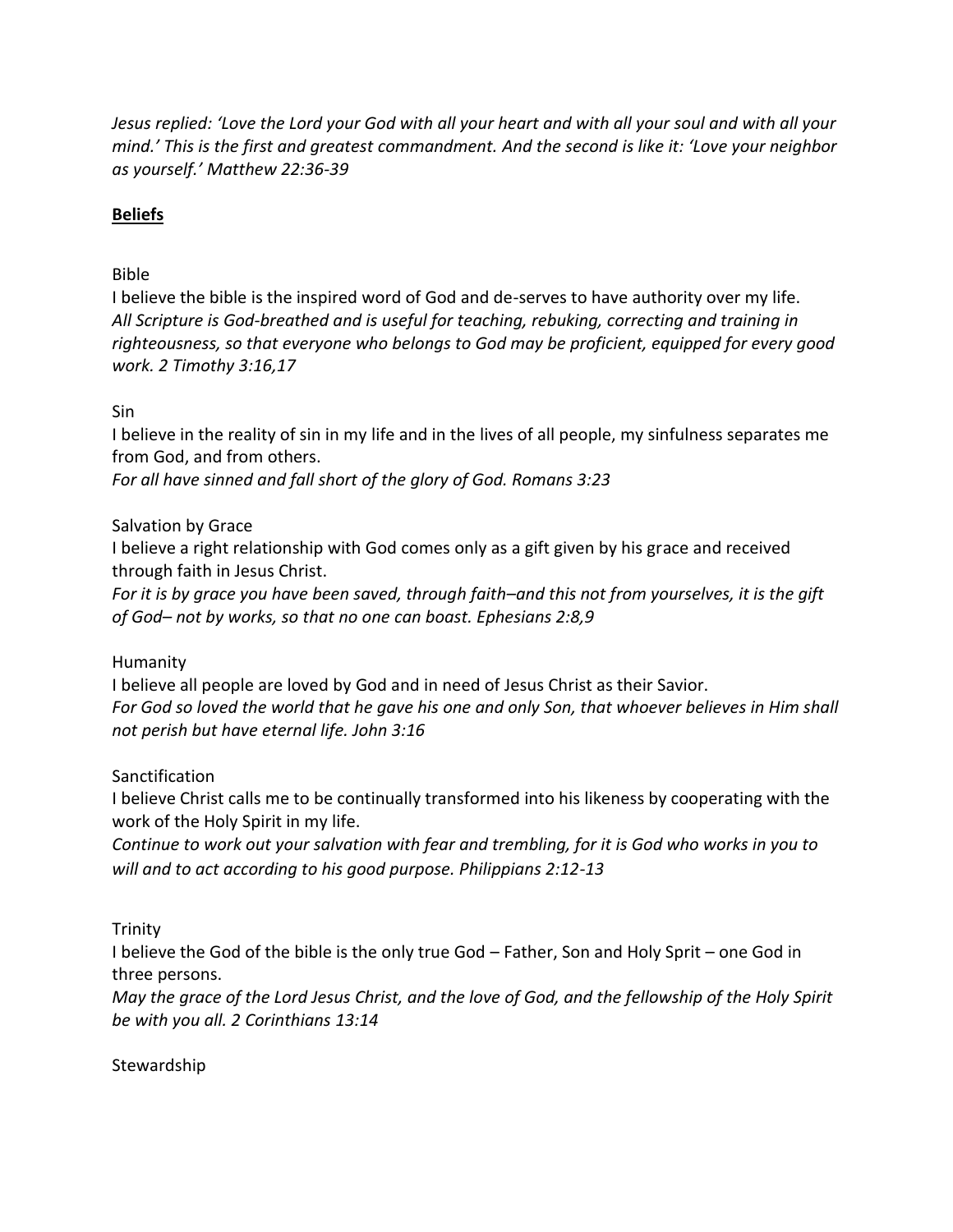I believe everything I am and everything I have belongs to God. I am temporarily entrusted with them on his behalf.

*Command those who are rich in this present world not to be arrogant nor to put their hope in wealth, which is so uncertain, but to put their hope in God, who richly provides us with everything for our enjoyment. Command them to do good, to be rich in good deeds, and to be generous and willing to share. 1 Timothy 6:17-18* 

## Church

I believe the church is God's primary way to accomplish His purposes on earth today. *For where two or three come together in my name, there am I with them." Matthew 18:20*

# **Practices**

# Worship

I worship God for who he is, and all he has done for me. *Come, let us bow down in worship, let us kneel before the LORD our Maker; for he is our God* 

*and we are the people of his pasture, the flock under his care. Psalm 95:6-7* 

# Prayer

I strive to be in constant conversation with God - to listen, share my thoughts, and align my will with God's will.

*"This, then, is how you should pray: " 'Our Father in heaven, hallowed be your name, your kingdom come, your will be done on earth as it is in heaven. Give us today our daily bread. Forgive us our debts, as we also have forgiven our debtors. And lead us not into temptation, but deliver us from the evil one." Mathew 6:9-13* 

# Bible Study

I study the scriptures to learn who God is and who I am; to understand His principles and apply His words in my daily life.

*I seek you with all my heart; do not let me stray from your commands. I have hidden your word in my heart that I might not sin against you. Psalm 119: 10,11*

# Giving

I give away my time, gifts, and resources to fulfill God's purposes. *Therefore, I urge you, brothers, in view of God's mercy, to offer your bodies as living sacrifices, holy and pleasing to God--this is your spiritual act of worship. Romans 12:1* 

# Evangelism/Sharing Faith

I share with others the good news of God's gift of salvation through Jesus Christ – through my actions, lifestyle and words.

*Therefore go and make disciples of all nations, baptizing them in the name of the Father and of the Son and of the Holy Spirit, and teaching them to obey everything I have commanded you. And surely I am with you always, to the very end of the age." Mathew 28:19-20*